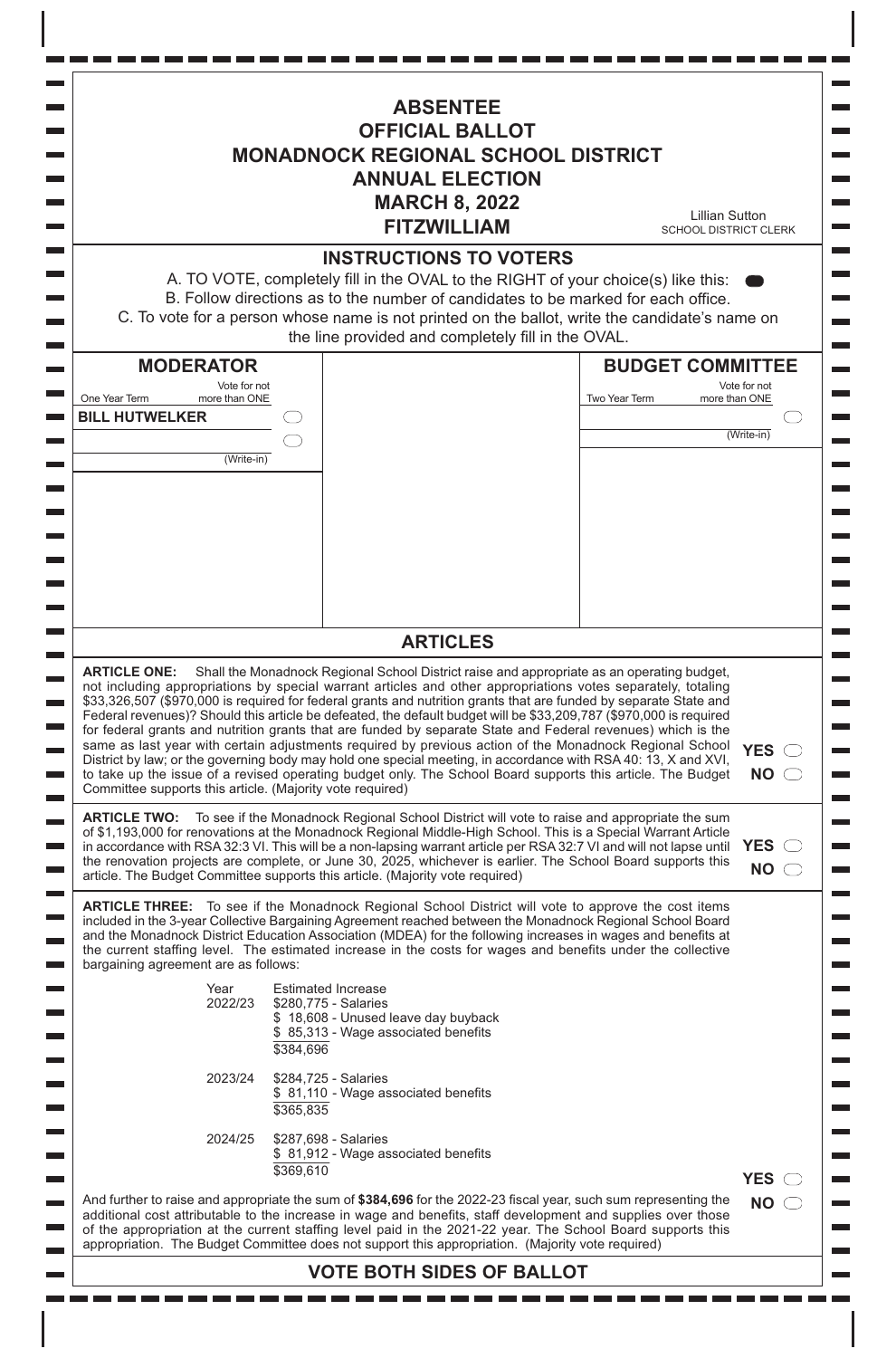**ABSENTEE OFFICIAL BALLOT MONADNOCK REGIONAL SCHOOL DISTRICT ANNUAL ELECTION MARCH 8, 2022** Lillian Sutton **GILSUM** SCHOOL DISTRICT CLERK **INSTRUCTIONS TO VOTERS** A. TO VOTE, completely fill in the OVAL to the RIGHT of your choice(s) like this: B. Follow directions as to the number of candidates to be marked for each office. C. To vote for <sup>a</sup> person whose name is not printed on the ballot, write the candidate's name on the line provided and completely fill in the OVAL. **SCHOOL BOARD BUDGET COMMITTEE MODERATOR** Vote for not Vote for not<br>more than ONE Vote for not One Year Term more than ONE Three Year Term more than ONE Three Year Term more than ONE **BILL HUTWELKER JENNIFER STRIMBECK** (Write-in)  $\subset$ (Write-in) (Write-in) **ARTICLES ARTICLE ONE:** Shall the Monadnock Regional School District raise and appropriate as an operating budget, not including appropriations by special warrant articles and other appropriations votes separately, totaling \$33,326,507 (\$970,000 is required for federal grants and nutrition grants that are funded by separate State and Federal revenues)? Should this article be defeated, the default budget will be \$33,209,787 (\$970,000 is required for federal grants and nutrition grants that are funded by separate State and Federal revenues) which is the same as last year with certain adjustments required by previous action of the Monadnock Regional School **YES** District by law; or the governing body may hold one special meeting, in accordance with RSA 40: 13, X and XVI, to take up the issue of a revised operating budget only. The School Board supports this article. The Budget **NO** Committee supports this article. (Majority vote required) **ARTICLE TWO:** To see if the Monadnock Regional School District will vote to raise and appropriate the sum of \$1,193,000 for renovations at the Monadnock Regional Middle-High School. This is a Special Warrant Article in accordance with RSA 32:3 VI. This will be a non-lapsing warrant article per RSA 32:7 VI and will not lapse until **YES** the renovation projects are complete, or June 30, 2025, whichever is earlier. The School Board supports this **NO** article. The Budget Committee supports this article. (Majority vote required) **ARTICLE THREE:** To see if the Monadnock Regional School District will vote to approve the cost items included in the 3-year Collective Bargaining Agreement reached between the Monadnock Regional School Board and the Monadnock District Education Association (MDEA) for the following increases in wages and benefits at the current staffing level. The estimated increase in the costs for wages and benefits under the collective bargaining agreement are as follows: Year Estimated Increase<br>2022/23 \$280.775 - Salaries \$280,775 - Salaries \$ 18,608 - Unused leave day buyback  $$85,313$  - Wage associated benefits \$384,696 2023/24 \$284,725 - Salaries  $$81,110$  - Wage associated benefits \$365,835 2024/25 \$287,698 - Salaries  $$81,912$  - Wage associated benefits \$369,610 **YES** And further to raise and appropriate the sum of **\$384,696** for the 2022-23 fiscal year, such sum representing the **NO** additional cost attributable to the increase in wage and benefits, staff development and supplies over those of the appropriation at the current staffing level paid in the 2021-22 year. The School Board supports this appropriation. The Budget Committee does not support this appropriation. (Majority vote required) **VOTE BOTH SIDES OF BALLOT**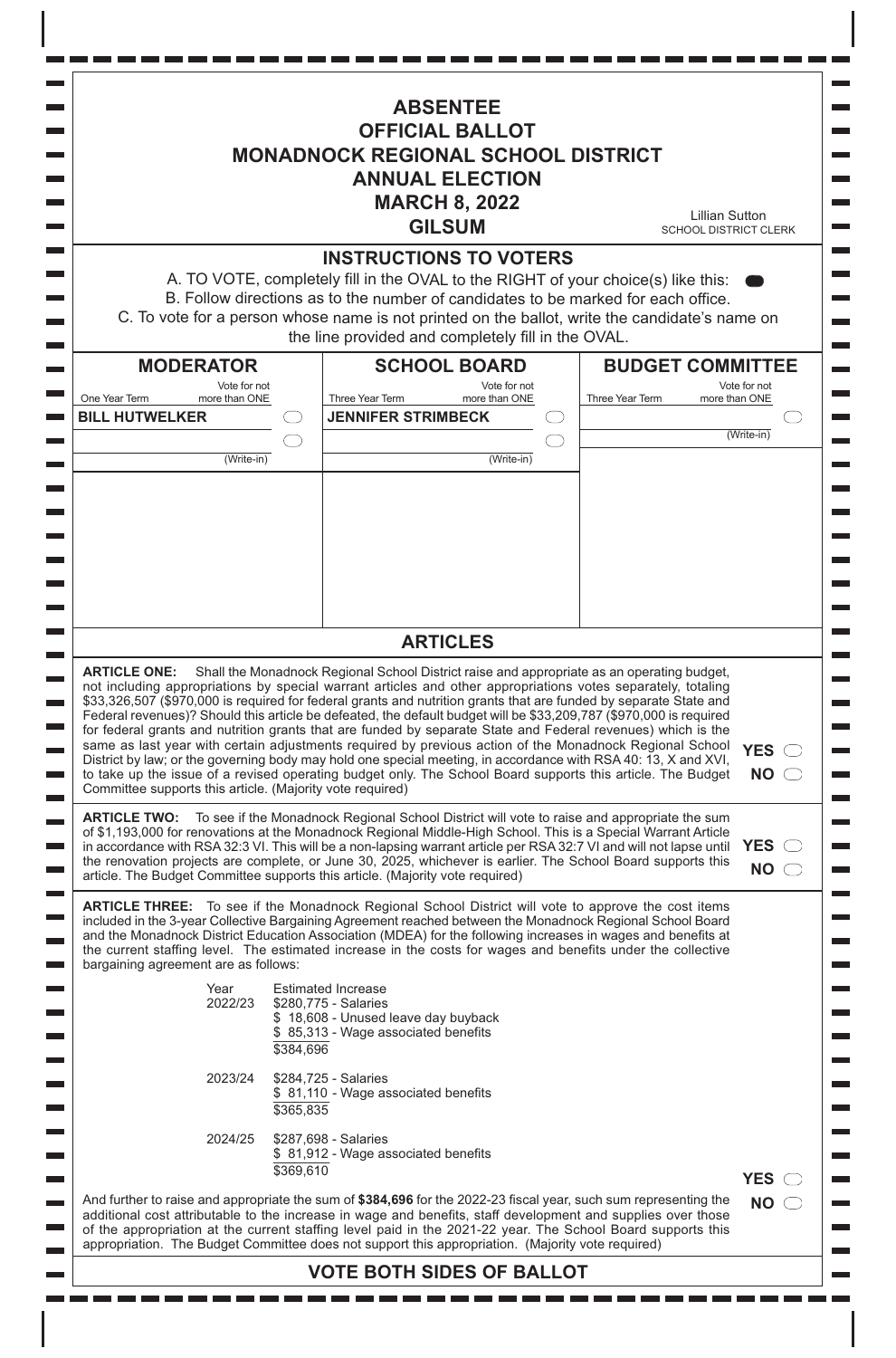|                                                                                                           | <b>ABSENTEE</b><br><b>OFFICIAL BALLOT</b><br><b>MONADNOCK REGIONAL SCHOOL DISTRICT</b><br><b>ANNUAL ELECTION</b><br><b>MARCH 8, 2022</b><br><b>RICHMOND</b>                                                                                                                                                                                                                                                                                                                                                                                                                                                                                                                                                                                                                                                                                                                                                       | <b>Lillian Sutton</b><br><b>SCHOOL DISTRICT CLERK</b> |
|-----------------------------------------------------------------------------------------------------------|-------------------------------------------------------------------------------------------------------------------------------------------------------------------------------------------------------------------------------------------------------------------------------------------------------------------------------------------------------------------------------------------------------------------------------------------------------------------------------------------------------------------------------------------------------------------------------------------------------------------------------------------------------------------------------------------------------------------------------------------------------------------------------------------------------------------------------------------------------------------------------------------------------------------|-------------------------------------------------------|
|                                                                                                           | <b>INSTRUCTIONS TO VOTERS</b><br>A. TO VOTE, completely fill in the OVAL to the RIGHT of your choice(s) like this:<br>B. Follow directions as to the number of candidates to be marked for each office.<br>C. To vote for a person whose name is not printed on the ballot, write the candidate's name on<br>the line provided and completely fill in the OVAL.                                                                                                                                                                                                                                                                                                                                                                                                                                                                                                                                                   |                                                       |
| <b>MODERATOR</b><br>Vote for not<br>One Year Term<br>more than ONE<br><b>BILL HUTWELKER</b><br>(Write-in) |                                                                                                                                                                                                                                                                                                                                                                                                                                                                                                                                                                                                                                                                                                                                                                                                                                                                                                                   |                                                       |
|                                                                                                           | <b>ARTICLES</b>                                                                                                                                                                                                                                                                                                                                                                                                                                                                                                                                                                                                                                                                                                                                                                                                                                                                                                   |                                                       |
| <b>ARTICLE ONE:</b><br>Committee supports this article. (Majority vote required)                          | Shall the Monadnock Regional School District raise and appropriate as an operating budget,<br>not including appropriations by special warrant articles and other appropriations votes separately, totaling<br>\$33,326,507 (\$970,000 is required for federal grants and nutrition grants that are funded by separate State and<br>Federal revenues)? Should this article be defeated, the default budget will be \$33,209,787 (\$970,000 is required<br>for federal grants and nutrition grants that are funded by separate State and Federal revenues) which is the<br>same as last year with certain adjustments required by previous action of the Monadnock Regional School<br>District by law; or the governing body may hold one special meeting, in accordance with RSA 40: 13, X and XVI,<br>to take up the issue of a revised operating budget only. The School Board supports this article. The Budget | <b>YES</b><br><b>NO</b>                               |
|                                                                                                           | <b>ARTICLE TWO:</b> To see if the Monadnock Regional School District will vote to raise and appropriate the sum<br>of \$1,193,000 for renovations at the Monadnock Regional Middle-High School. This is a Special Warrant Article<br>in accordance with RSA 32:3 VI. This will be a non-lapsing warrant article per RSA 32:7 VI and will not lapse until<br>the renovation projects are complete, or June 30, 2025, whichever is earlier. The School Board supports this<br>article. The Budget Committee supports this article. (Majority vote required)                                                                                                                                                                                                                                                                                                                                                         | <b>YES</b><br><b>NO</b>                               |
| bargaining agreement are as follows:                                                                      | <b>ARTICLE THREE:</b> To see if the Monadnock Regional School District will vote to approve the cost items<br>included in the 3-year Collective Bargaining Agreement reached between the Monadnock Regional School Board<br>and the Monadnock District Education Association (MDEA) for the following increases in wages and benefits at<br>the current staffing level. The estimated increase in the costs for wages and benefits under the collective                                                                                                                                                                                                                                                                                                                                                                                                                                                           |                                                       |
| Year<br>2022/23                                                                                           | <b>Estimated Increase</b><br>\$280,775 - Salaries<br>\$18,608 - Unused leave day buyback<br>\$85,313 - Wage associated benefits<br>\$384,696                                                                                                                                                                                                                                                                                                                                                                                                                                                                                                                                                                                                                                                                                                                                                                      |                                                       |
| 2023/24                                                                                                   | \$284,725 - Salaries<br>\$ 81,110 - Wage associated benefits<br>\$365,835                                                                                                                                                                                                                                                                                                                                                                                                                                                                                                                                                                                                                                                                                                                                                                                                                                         |                                                       |
| 2024/25                                                                                                   | \$287,698 - Salaries<br>\$81,912 - Wage associated benefits<br>\$369,610                                                                                                                                                                                                                                                                                                                                                                                                                                                                                                                                                                                                                                                                                                                                                                                                                                          | <b>YES</b>                                            |
|                                                                                                           | And further to raise and appropriate the sum of \$384,696 for the 2022-23 fiscal year, such sum representing the<br>additional cost attributable to the increase in wage and benefits, staff development and supplies over those                                                                                                                                                                                                                                                                                                                                                                                                                                                                                                                                                                                                                                                                                  | <b>NO</b>                                             |

an part

 $\overline{\phantom{a}}$  $\frac{1}{\sqrt{2}}$ 

 $\mathcal{L}_{\mathcal{A}}$ 

 $\overline{\phantom{a}}$ 

 $\overline{\phantom{0}}$  $\blacksquare$ 

 $\blacksquare$ 

 $\blacksquare$ 

 $\blacksquare$ 

 $\blacksquare$ 

 $\overline{\phantom{a}}$ 

 $\equiv$ 

 $\blacksquare$ 

 $\overline{\phantom{a}}$ 

 $\overline{\phantom{a}}$ 

 $\blacksquare$ 

 $\blacksquare$ 

 $\overline{\phantom{0}}$ 

 $\blacksquare$  $\equiv$ 

 $\overline{\phantom{0}}$ 

I

 $\mathsf I$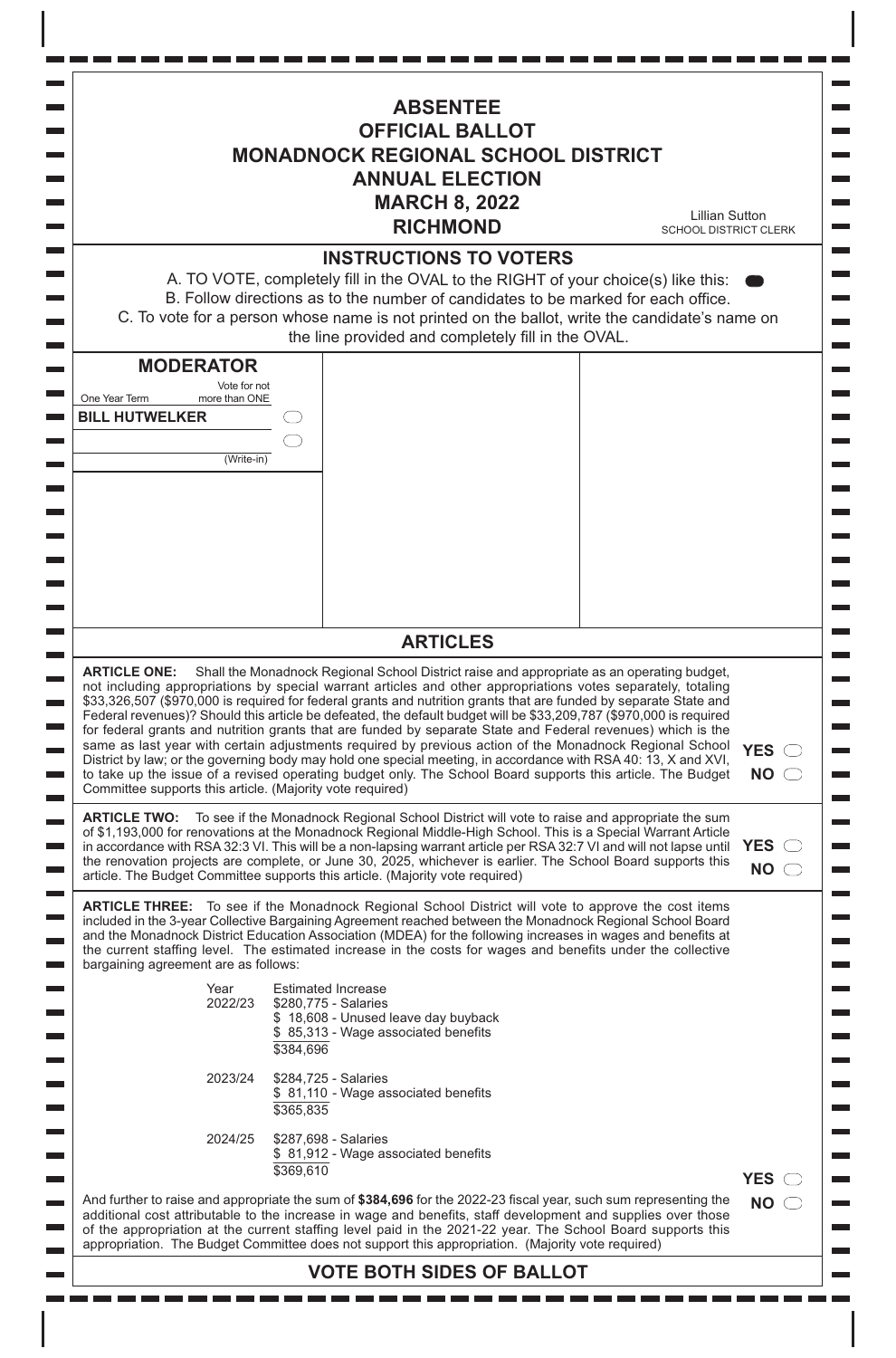|                                                                                                         | <b>ABSENTEE</b><br><b>OFFICIAL BALLOT</b><br><b>MONADNOCK REGIONAL SCHOOL DISTRICT</b><br><b>ANNUAL ELECTION</b><br><b>MARCH 8, 2022</b><br><b>ROXBURY</b>                                                                                                                                                                                                                                                                                                                                                                                                                                                                                                                                                                                                                                                                                                                                                                                                                                                                                                                                                                         | <b>Lillian Sutton</b><br><b>SCHOOL DISTRICT CLERK</b>                  |
|---------------------------------------------------------------------------------------------------------|------------------------------------------------------------------------------------------------------------------------------------------------------------------------------------------------------------------------------------------------------------------------------------------------------------------------------------------------------------------------------------------------------------------------------------------------------------------------------------------------------------------------------------------------------------------------------------------------------------------------------------------------------------------------------------------------------------------------------------------------------------------------------------------------------------------------------------------------------------------------------------------------------------------------------------------------------------------------------------------------------------------------------------------------------------------------------------------------------------------------------------|------------------------------------------------------------------------|
|                                                                                                         | <b>INSTRUCTIONS TO VOTERS</b><br>A. TO VOTE, completely fill in the OVAL to the RIGHT of your choice(s) like this:<br>B. Follow directions as to the number of candidates to be marked for each office.<br>C. To vote for a person whose name is not printed on the ballot, write the candidate's name on<br>the line provided and completely fill in the OVAL.                                                                                                                                                                                                                                                                                                                                                                                                                                                                                                                                                                                                                                                                                                                                                                    |                                                                        |
| <b>MODERATOR</b><br>Vote for not<br>One Year Term<br>more than ONE<br><b>BILL HUTWELKER</b>             | Three Year Term                                                                                                                                                                                                                                                                                                                                                                                                                                                                                                                                                                                                                                                                                                                                                                                                                                                                                                                                                                                                                                                                                                                    | <b>BUDGET COMMITTEE</b><br>Vote for not<br>more than ONE<br>(Write-in) |
| (Write-in)                                                                                              |                                                                                                                                                                                                                                                                                                                                                                                                                                                                                                                                                                                                                                                                                                                                                                                                                                                                                                                                                                                                                                                                                                                                    |                                                                        |
| <b>ARTICLE ONE:</b><br>Committee supports this article. (Majority vote required)<br><b>ARTICLE TWO:</b> | Shall the Monadnock Regional School District raise and appropriate as an operating budget,<br>not including appropriations by special warrant articles and other appropriations votes separately, totaling<br>\$33,326,507 (\$970,000 is required for federal grants and nutrition grants that are funded by separate State and<br>Federal revenues)? Should this article be defeated, the default budget will be \$33,209,787 (\$970,000 is required<br>for federal grants and nutrition grants that are funded by separate State and Federal revenues) which is the<br>same as last year with certain adjustments required by previous action of the Monadnock Regional School<br>District by law; or the governing body may hold one special meeting, in accordance with RSA 40: 13, X and XVI,<br>to take up the issue of a revised operating budget only. The School Board supports this article. The Budget<br>To see if the Monadnock Regional School District will vote to raise and appropriate the sum<br>of \$1,193,000 for renovations at the Monadnock Regional Middle-High School. This is a Special Warrant Article | <b>YES</b><br><b>NO</b><br><b>YES</b>                                  |
| bargaining agreement are as follows:                                                                    | in accordance with RSA 32:3 VI. This will be a non-lapsing warrant article per RSA 32:7 VI and will not lapse until<br>the renovation projects are complete, or June 30, 2025, whichever is earlier. The School Board supports this<br>article. The Budget Committee supports this article. (Majority vote required)<br><b>ARTICLE THREE:</b> To see if the Monadnock Regional School District will vote to approve the cost items<br>included in the 3-year Collective Bargaining Agreement reached between the Monadnock Regional School Board<br>and the Monadnock District Education Association (MDEA) for the following increases in wages and benefits at<br>the current staffing level. The estimated increase in the costs for wages and benefits under the collective                                                                                                                                                                                                                                                                                                                                                    | <b>NO</b>                                                              |
| Year<br>2022/23                                                                                         | <b>Estimated Increase</b><br>\$280,775 - Salaries<br>\$18,608 - Unused leave day buyback<br>\$85,313 - Wage associated benefits<br>\$384,696                                                                                                                                                                                                                                                                                                                                                                                                                                                                                                                                                                                                                                                                                                                                                                                                                                                                                                                                                                                       |                                                                        |
| 2023/24                                                                                                 | \$284,725 - Salaries<br>\$81,110 - Wage associated benefits<br>\$365,835                                                                                                                                                                                                                                                                                                                                                                                                                                                                                                                                                                                                                                                                                                                                                                                                                                                                                                                                                                                                                                                           |                                                                        |
| 2024/25                                                                                                 | \$287,698 - Salaries<br>\$81,912 - Wage associated benefits<br>\$369,610                                                                                                                                                                                                                                                                                                                                                                                                                                                                                                                                                                                                                                                                                                                                                                                                                                                                                                                                                                                                                                                           | <b>YES</b>                                                             |
|                                                                                                         | And further to raise and appropriate the sum of \$384,696 for the 2022-23 fiscal year, such sum representing the<br>additional cost attributable to the increase in wage and benefits, staff development and supplies over those<br>of the appropriation at the current staffing level paid in the 2021-22 year. The School Board supports this<br>appropriation. The Budget Committee does not support this appropriation. (Majority vote required)                                                                                                                                                                                                                                                                                                                                                                                                                                                                                                                                                                                                                                                                               | <b>NO</b>                                                              |

 $\overline{\phantom{a}}$ 

 $\mathcal{L}_{\text{max}}$ 

 $\overline{\phantom{a}}$ 

 $\overline{\phantom{a}}$  $\overline{\phantom{0}}$ 

 $\mathcal{L}_{\mathcal{A}}$ 

 $\overline{\phantom{0}}$  $\blacksquare$ 

 $\blacksquare$ 

 $\overline{\phantom{0}}$ 

 $\overline{\phantom{a}}$ 

 $\mathcal{L}_{\mathcal{A}}$ 

 $\overline{\phantom{a}}$  $\blacksquare$ 

 $\blacksquare$ 

 $\overline{\phantom{a}}$ 

 $\overline{\phantom{a}}$ 

 $\overline{\phantom{a}}$ 

 $\overline{\phantom{0}}$ 

 $\blacksquare$ 

 $\blacksquare$ 

 $\overline{\phantom{a}}$ 

 $\overline{\phantom{a}}$ 

 $\blacksquare$ 

 $\overline{\phantom{a}}$ 

 $\blacksquare$  $\blacksquare$ 

 $\overline{\phantom{a}}$ 

 $\blacksquare$  $\overline{\phantom{0}}$ 

 $\blacksquare$  $\equiv$ 

 $\overline{\phantom{a}}$ 

I

 $\Box$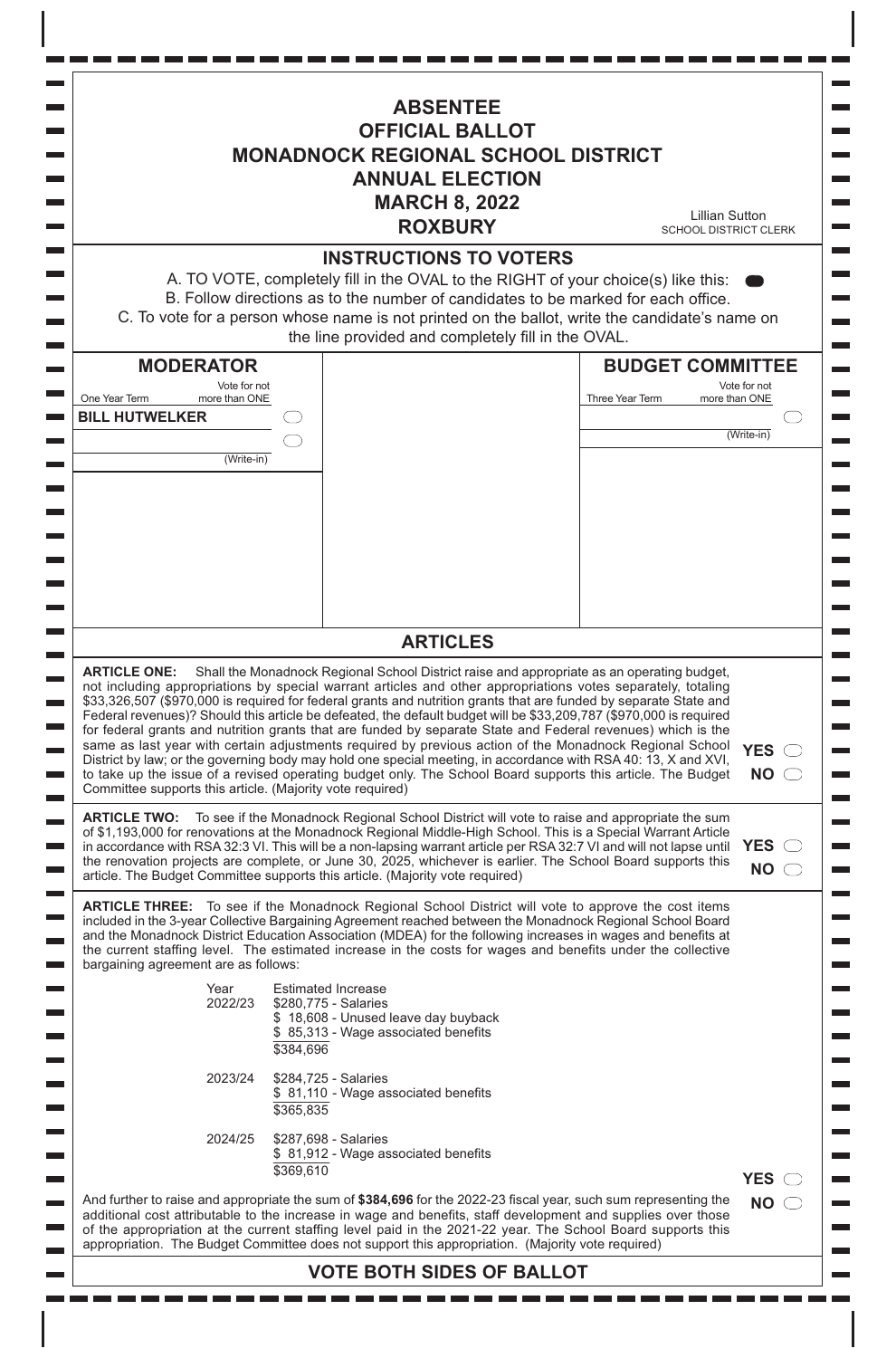7 I I I **ABSENTEE OFFICIAL BALLOT MONADNOCK REGIONAL SCHOOL DISTRICT ANNUAL ELECTION MARCH 8, 2022** Lillian Sutton **SWANZEY** SCHOOL DISTRICT CLERK **INSTRUCTIONS TO VOTERS** A. TO VOTE, completely fill in the OVAL to the RIGHT of your choice(s) like this: B. Follow directions as to the number of candidates to be marked for each office. C. To vote for <sup>a</sup> person whose name is not printed on the ballot, write the candidate's name on the line provided and completely fill in the OVAL. **SCHOOL BOARD BUDGET COMMITTEE MODERATOR** Vote for not Vote for not<br>more than TWO Vote for not One Year Term more than ONE Three Year Term more than TWO Three Year Term more than TWO **BILL HUTWELKER STEPHEN CIOLINO JONATHAN HODEN DANIEL LECLAIR ANNE MARIE OSHEYACK** (Write-in) **ERIC STANLEY** (Write-in) (Write-in) (Write-in) (Write-in) **BUDGET COMMITTEE** Vote for not Two Year Term more than ONE (Write-in) **ARTICLES ARTICLE ONE:** Shall the Monadnock Regional School District raise and appropriate as an operating budget, not including appropriations by special warrant articles and other appropriations votes separately, totaling \$33,326,507 (\$970,000 is required for federal grants and nutrition grants that are funded by separate State and Federal revenues)? Should this article be defeated, the default budget will be \$33,209,787 (\$970,000 is required for federal grants and nutrition grants that are funded by separate State and Federal revenues) which is the same as last year with certain adjustments required by previous action of the Monadnock Regional School **YES** District by law; or the governing body may hold one special meeting, in accordance with RSA 40: 13, X and XVI, to take up the issue of a revised operating budget only. The School Board supports this article. The Budget **NO** Committee supports this article. (Majority vote required) **ARTICLE TWO:** To see if the Monadnock Regional School District will vote to raise and appropriate the sum of \$1,193,000 for renovations at the Monadnock Regional Middle-High School. This is a Special Warrant Article in accordance with RSA 32:3 VI. This will be a non-lapsing warrant article per RSA 32:7 VI and will not lapse until **YES** the renovation projects are complete, or June 30, 2025, whichever is earlier. The School Board supports this **NO** article. The Budget Committee supports this article. (Majority vote required) **ARTICLE THREE:** To see if the Monadnock Regional School District will vote to approve the cost items included in the 3-year Collective Bargaining Agreement reached between the Monadnock Regional School Board and the Monadnock District Education Association (MDEA) for the following increases in wages and benefits at the current staffing level. The estimated increase in the costs for wages and benefits under the collective bargaining agreement are as follows: Year Estimated Increase<br>2022/23 \$280.775 - Salaries \$280,775 - Salaries \$ 18,608 - Unused leave day buyback \$ 85,313 - Wage associated benefits \$384,696 2023/24 \$284,725 - Salaries  $$81,110$  - Wage associated benefits \$365,835 2024/25 \$287,698 - Salaries  $$81,912$  - Wage associated benefits \$369,610 **YES** And further to raise and appropriate the sum of **\$384,696** for the 2022-23 fiscal year, such sum representing the **NO** additional cost attributable to the increase in wage and benefits, staff development and supplies over those of the appropriation at the current staffing level paid in the 2021-22 year. The School Board supports this appropriation. The Budget Committee does not support this appropriation. (Majority vote required)

## **VOTE BOTH SIDES OF BALLOT**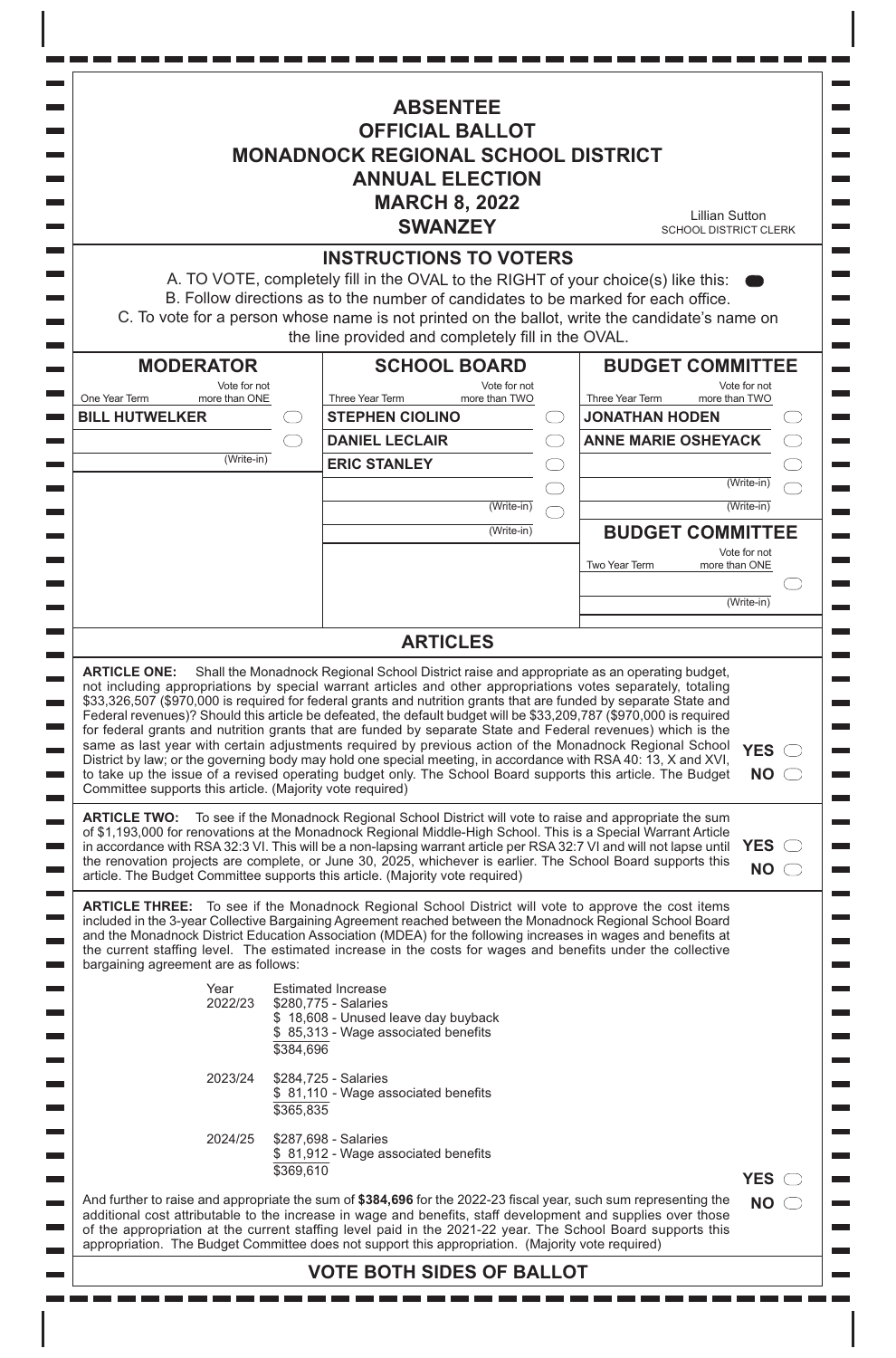|                                                                                                           | <b>ABSENTEE</b><br><b>OFFICIAL BALLOT</b><br><b>MONADNOCK REGIONAL SCHOOL DISTRICT</b><br><b>ANNUAL ELECTION</b><br><b>MARCH 8, 2022</b><br><b>TROY</b>                                                                                                                                                                                                                                                                                                                                                                                                                                                                                                                                                                                                                                                                                                                                                           | <b>Lillian Sutton</b><br><b>SCHOOL DISTRICT CLERK</b> |
|-----------------------------------------------------------------------------------------------------------|-------------------------------------------------------------------------------------------------------------------------------------------------------------------------------------------------------------------------------------------------------------------------------------------------------------------------------------------------------------------------------------------------------------------------------------------------------------------------------------------------------------------------------------------------------------------------------------------------------------------------------------------------------------------------------------------------------------------------------------------------------------------------------------------------------------------------------------------------------------------------------------------------------------------|-------------------------------------------------------|
|                                                                                                           | <b>INSTRUCTIONS TO VOTERS</b><br>A. TO VOTE, completely fill in the OVAL to the RIGHT of your choice(s) like this:<br>B. Follow directions as to the number of candidates to be marked for each office.<br>C. To vote for a person whose name is not printed on the ballot, write the candidate's name on<br>the line provided and completely fill in the OVAL.                                                                                                                                                                                                                                                                                                                                                                                                                                                                                                                                                   |                                                       |
| <b>MODERATOR</b><br>Vote for not<br>One Year Term<br>more than ONE<br><b>BILL HUTWELKER</b><br>(Write-in) |                                                                                                                                                                                                                                                                                                                                                                                                                                                                                                                                                                                                                                                                                                                                                                                                                                                                                                                   |                                                       |
|                                                                                                           | <b>ARTICLES</b>                                                                                                                                                                                                                                                                                                                                                                                                                                                                                                                                                                                                                                                                                                                                                                                                                                                                                                   |                                                       |
| <b>ARTICLE ONE:</b><br>Committee supports this article. (Majority vote required)                          | Shall the Monadnock Regional School District raise and appropriate as an operating budget,<br>not including appropriations by special warrant articles and other appropriations votes separately, totaling<br>\$33,326,507 (\$970,000 is required for federal grants and nutrition grants that are funded by separate State and<br>Federal revenues)? Should this article be defeated, the default budget will be \$33,209,787 (\$970,000 is required<br>for federal grants and nutrition grants that are funded by separate State and Federal revenues) which is the<br>same as last year with certain adjustments required by previous action of the Monadnock Regional School<br>District by law; or the governing body may hold one special meeting, in accordance with RSA 40: 13, X and XVI,<br>to take up the issue of a revised operating budget only. The School Board supports this article. The Budget | <b>YES</b><br><b>NO</b>                               |
|                                                                                                           | <b>ARTICLE TWO:</b> To see if the Monadnock Regional School District will vote to raise and appropriate the sum<br>of \$1,193,000 for renovations at the Monadnock Regional Middle-High School. This is a Special Warrant Article<br>in accordance with RSA 32:3 VI. This will be a non-lapsing warrant article per RSA 32:7 VI and will not lapse until<br>the renovation projects are complete, or June 30, 2025, whichever is earlier. The School Board supports this<br>article. The Budget Committee supports this article. (Majority vote required)                                                                                                                                                                                                                                                                                                                                                         | <b>YES</b><br><b>NO</b>                               |
| bargaining agreement are as follows:                                                                      | <b>ARTICLE THREE:</b> To see if the Monadnock Regional School District will vote to approve the cost items<br>included in the 3-year Collective Bargaining Agreement reached between the Monadnock Regional School Board<br>and the Monadnock District Education Association (MDEA) for the following increases in wages and benefits at<br>the current staffing level. The estimated increase in the costs for wages and benefits under the collective                                                                                                                                                                                                                                                                                                                                                                                                                                                           |                                                       |
| Year<br>2022/23                                                                                           | <b>Estimated Increase</b><br>\$280,775 - Salaries<br>\$18,608 - Unused leave day buyback<br>\$85,313 - Wage associated benefits<br>\$384,696                                                                                                                                                                                                                                                                                                                                                                                                                                                                                                                                                                                                                                                                                                                                                                      |                                                       |
| 2023/24                                                                                                   | \$284,725 - Salaries<br>\$ 81,110 - Wage associated benefits<br>\$365,835                                                                                                                                                                                                                                                                                                                                                                                                                                                                                                                                                                                                                                                                                                                                                                                                                                         |                                                       |
| 2024/25                                                                                                   | \$287,698 - Salaries<br>\$81,912 - Wage associated benefits<br>\$369,610                                                                                                                                                                                                                                                                                                                                                                                                                                                                                                                                                                                                                                                                                                                                                                                                                                          | <b>YES</b>                                            |
|                                                                                                           | And further to raise and appropriate the sum of \$384,696 for the 2022-23 fiscal year, such sum representing the                                                                                                                                                                                                                                                                                                                                                                                                                                                                                                                                                                                                                                                                                                                                                                                                  | <b>NO</b>                                             |

 $\blacksquare$ 

 $\Box$ 

 $\overline{\phantom{a}}$ 

 $\blacksquare$ 

 $\blacksquare$ 

 $\blacksquare$ 

 $\blacksquare$  $\blacksquare$ 

 $\blacksquare$ 

 $\blacksquare$ 

 $\blacksquare$ 

 $\overline{\phantom{a}}$ 

 $\blacksquare$ 

 $\blacksquare$ 

 $\blacksquare$ 

 $\overline{\phantom{0}}$ 

 $\equiv$ 

 $\blacksquare$ 

 $\blacksquare$ 

 $\blacksquare$ 

 $\blacksquare$  $\blacksquare$ 

 $\blacksquare$  $\overline{\phantom{0}}$ 

 $\overline{\phantom{a}}$ 

I

 $\mathsf{l}$